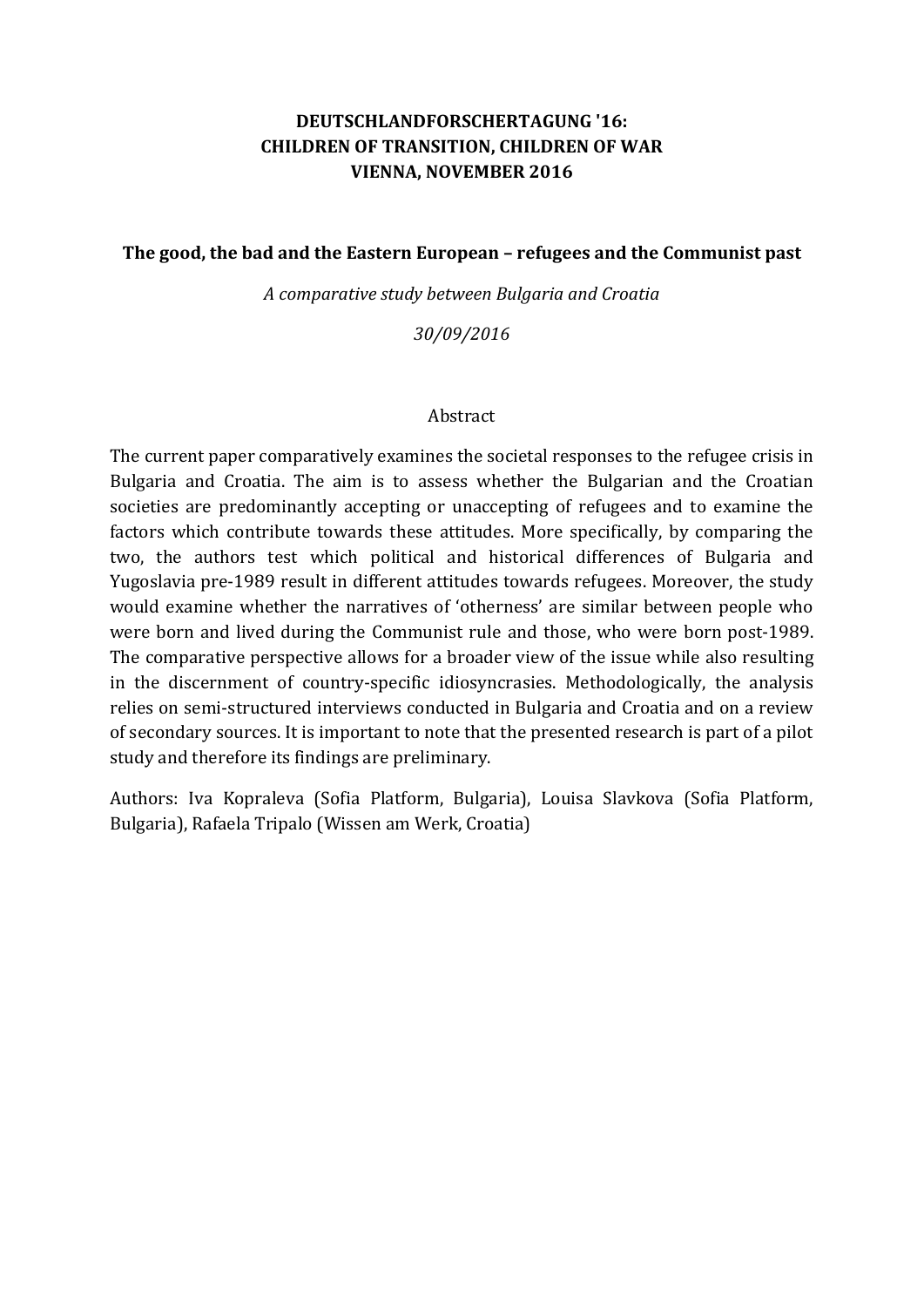#### **Introduction and background**

The refugee crisis is one of the most difficult challenges that the countries in the European Union face today. More than a million migrants and refugees crossed into Europe in 2015, with 302,335 people reaching Europe by sea since the start of 2016, according to the UNHCR1. Research shows that the majority of asylum seekers, if granted an asylum and after a number of years usually do not return to their home countries, often destroyed for decades. In this context and having in mind the needs for integrational policies across Europe, it is important to examine the attitudes of European societies towards asylum seekers and migrants.

The current analysis focuses on two Eastern European countries, namely Bulgaria and Croatia, and attempts to explain the differences in their attitudes towards asylum seekers despite the array of structural similarities between the two.

The current paper will proceed at follows: the first section will provide background information. The second part will briefly review the existing literature on the subject and provide the theoretical and methodological framework of the analysis. The third section will outline the results from the study. Finally, the conclusion will provide a preliminary answer to the research question.

# **Background**

Taking the comparative context with a grain of salt and without wanting to distill more similarities then there are, Bulgaria and Croatia are similar in many respects. Both Bulgaria and Croatia were under the control of a Communist regime which subsequently collapsed and was followed by a transition period towards democracy and market economy. Currently, both countries are members of the EU and NATO. Geographically, Bulgaria and Croatia are both small Balkan countries located at the external border of the EU and outside of the Schengen area. Demographically, both Bulgaria and Croatia have small (7.1 million people in Bulgaria, 4.1 – in Croatia)<sup>2</sup>, relatively ethnically homogeneous populations. In Bulgaria, as of 2011, the ethnic Bulgarians are 84.4%<sup>3</sup> and in Croatia the Croats amount to 90.4%4. Economically, Bulgaria and Croatia rely mostly on the service sector and the GDP of both amounts to approximately \$49 billion for 2015. Clearly, in all of these areas many differences can be identified as well, including that Croatia, as opposed to Bulgaria, was part of Yugoslavia in the past. Therefore, the primary goal of the comparison above is not to claim that the two countries are identical but to establish that the similarities between them are compelling enough to justify

**<sup>.</sup>**  $1$  UNHCR (2016). Refugees/Migrants Emergency Response – Mediterranean. Available at: http://data.unhcr.org/mediterranean/regional.php

<sup>&</sup>lt;sup>2</sup> The World Bank (2015). Total population. Available at: http://data.worldbank.org/indicator/SP.POP.TOTL

<sup>&</sup>lt;sup>3</sup> National Statistical Institute of the Republic of Bulgaria (2011). Population Census 2011. Available at: http://www.nsi.bg/census2011/PDOCS2/Census2011final\_en.pdf

 $<sup>4</sup>$  Croatian Bureau of Statistics (2001). Population by ethnicity. Census 2001. Available at:</sup> http://www.dzs.hr/Hrv/censuses/Census2001/Popis/H01\_02\_02/H01\_02\_02.html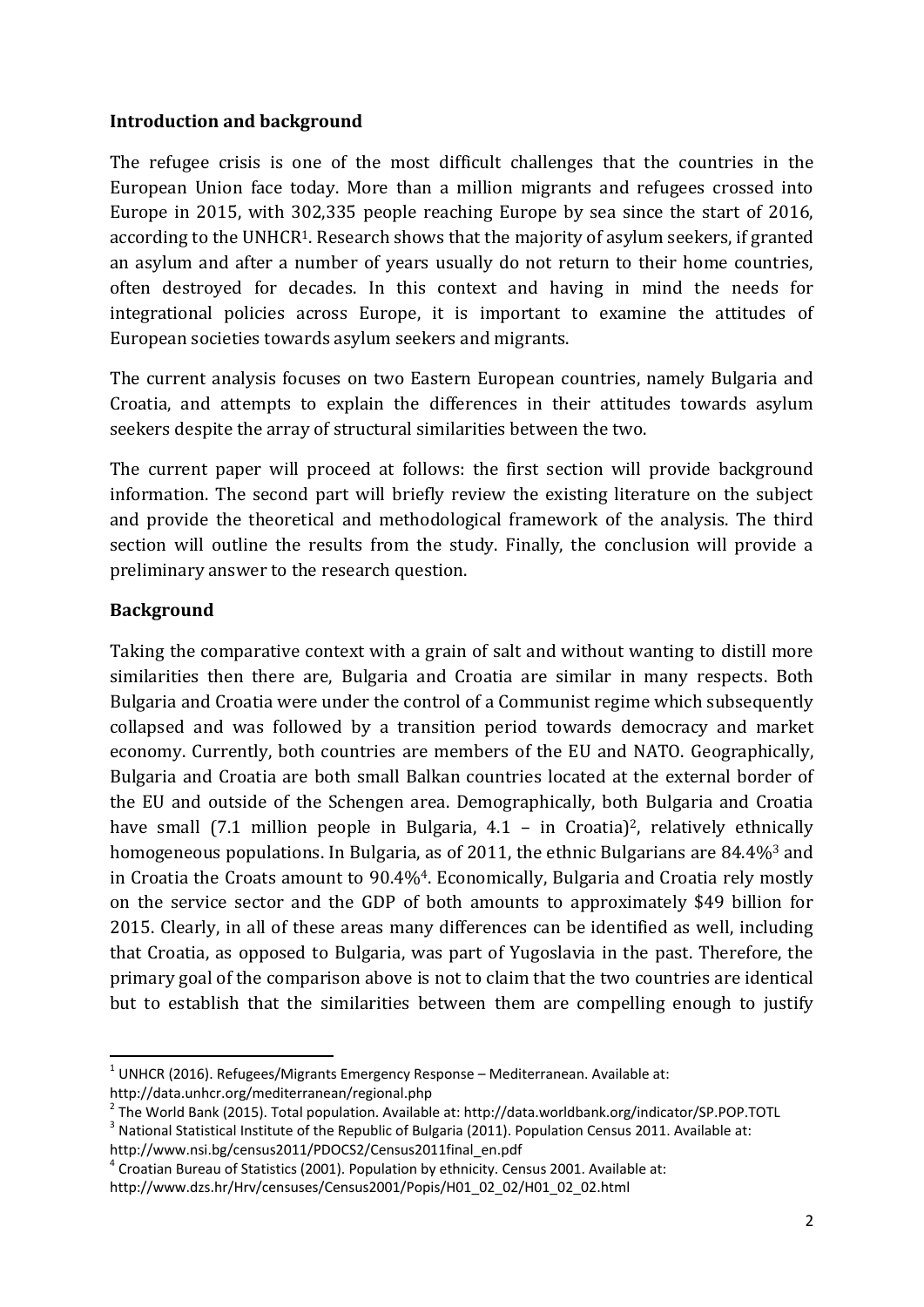investigation into the non-negligible difference in the attitude of their citizens towards asylum seekers.

In a poll, conducted by the Bulgarian sociological agency Alpha Research<sup>5</sup> in September 2015, 63% of Bulgarians consider the refugees a threat to the Bulgarian people and while 11% want Bulgaria to close its borders altogether. In another survey by Sova Harris polling agency from February 2016, "nearly 47% of people believe that the EU should not help refugees seeking asylum on its territory" as opposed to 28% who believe the opposite<sup>6</sup>. Around 78% of Bulgarians perceive refugees as a burden to the economy and only around 3% believe that refugees could promote the development of our economy in Bulgaria. According to 60% of Bulgarians refugees pose a threat to the national security of Bulgaria compared to 15% who believe the opposite to be true. For nearly 51% having a refugee for a co-worker or neighbour is unacceptable as oppose to 23% who would not mind it.

The most recent data in Croatia is from 2013. In Eastern Croatia, a study<sup>7</sup>, conducted in September 2013 concluded that only 35.2% of the people agree that asylum seekers represent a burden for the taxpayers while 27.1% disagree. However, only 24.9% agree that asylum seekers pose a security threat to the local communities while 34.3% disagree with this statement. 29.3% disagree that the culture of asylum seekers should not interfere with the Croatian culture while 34.8% agree. In all of these questions, a large proportion of the respondents (between 35% and 40%) are neutral in their opinion. Another study, conducted by the Centre for Peace Studies in 2013, concluded that percentage of xenophobia towards a general category of asylum seekers can reach up to 37%8.

The data shows that even though in both countries negative attitudes towards asylum seekers exist, they are stronger in Bulgaria in comparison to Croatia and the difference is not trivial. The central research question of this article can therefore be formulated in the following way:

Which factors contribute towards the difference in the attitude of Bulgarian and Croatian citizens towards asylum seekers?

This question represents an interesting analytical puzzle that has not been fully addressed in the academic literature.

<sup>8</sup> Centar za mirovne studije. (2013). Istraživački izvještaj - Zastupljenost i indikatori diskriminacij skih i ksenofobičnih stavova u Republici Hrvatskoj. Available at:

http://cms.hr/system/article\_document/doc/40/Istrazivacki\_izvjestaj\_KNJIZNI\_BLOK.pdf

**<sup>.</sup>** <sup>5</sup> Dnevnik (2015). Alpha Research: For 63% of Bulgarians refugees are a threat. Available at:

http://www.dnevnik.bg/bulgaria/2015/09/28/2617609 alfa risurch za 63 ot bulgarite bejancite sa opasno st/

<sup>6</sup> Lyubomir Kyuchukov (2016). Impact of the Refugee Crisis on Bulgarian Society and Politics: Fears But No Hatred. Available at: http://library.fes.de/pdf-files/bueros/sofia/12570.pdf

 $^7$  Gregurović, M., Kuti, S., & Župarić-Iljić, D. (2016). Attitudes towards Immigrant Workers and Asylum Seekers in Eastern Croatia: Dimensions, Determinants and Differences. *Migracijske i etničke teme*, (1), 91-122.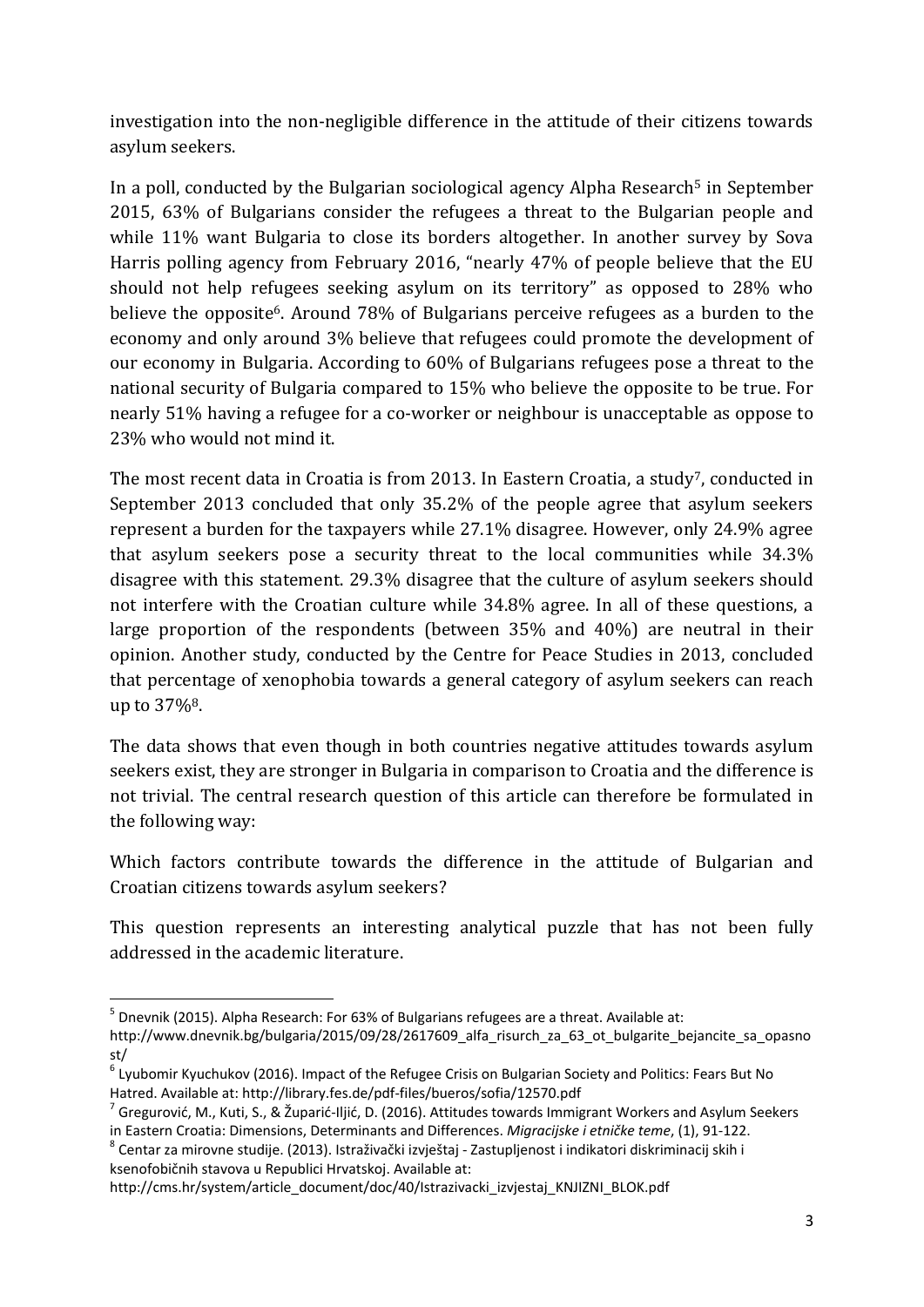### **Theory and methodology**

**.** 

Several conjectures have been put forward with regard to the factors which contribute to intolerance in Eastern Europe.

Nils Muiznieks proposes that as freedom of expression is one of the undeniable and most valued achievements in Eastern Europe since the fall of Communism, sanctioning hate speech and xenophobic discourse is very rare in the region.<sup>9</sup> This reluctance to place limits on free speech "normalises" xenophobic sentiments and is also exploited by the political elites, which occasionally engage in hate speech themselves.

Another approach to the problem of intolerance in Central and Eastern Europe is the idea that societies in this region have been isolated for many years by the Iron Curtain and, in addition, view themselves as culturally homogeneous.<sup>10</sup> In this context, nationalistic and xenophobic backlash against the increasing number of (increasingly diverse) immigrants, including refugees, is to be expected. The fact that Croatia was part of a federation might play a role in mitigating this effect.

Ivan Krastev noted in an article that "[w]e were promised tourists, not refugees"11. This alludes to the idea that societies in Eastern Europe had certain expectations for economic prosperity from the transition to democracy and market economy after 1989 (and from their membership in the European Union) that were not necessarily fulfilled. Society, therefore, might perceive itself as a victim of transition and, by extension, might lack compassion for others. The negative attitude towards refugees might stems from disillusionment and frustration, combined with economic insecurity that the refugee crisis might potentially exacerbate.

Hockenos argues that "EU new comers are 'illiberal democracies', systems that have all the trapping of constitutional states but lack the liberal political culture to make them function as healthy democracies"12. By extension, these political systems lack the tools to integrate and protect the rights of both existing minorities and refugees. The doubt in the abilities of the state to tackle this problem might be a factor in determining the negative attitudes towards asylum seekers.

Finally, an important factor to consider is that Croatia, unlike Bulgaria, has experienced a war in the very recent past. Therefore, many Croats have first-hand experience with refugees and this might allow for a stronger sense of empathy with the asylum seekers who come to Europe today.

<sup>&</sup>lt;sup>9</sup> Muiznieks, N. (2002). Private and Public Prejudice: A Response to András Kovács. Social Research: An International Quarterly, 69(1), 195-199.

<sup>&</sup>lt;sup>10</sup> Wallace, C. (2002). Opening and closing borders: migration and mobility in East-Central Europe. Journal of Ethnic and Migration Studies, 28(4), 603-625.

<sup>&</sup>lt;sup>11</sup> Krastev. I. (2015). Eastern Europe's Compassion Deficit. The New York Times. Available at:

http://www.nytimes.com/2015/09/09/opinion/eastern-europes-compassion-deficit-refugeesmigrants.html? r=0

<sup>&</sup>lt;sup>12</sup> Hockenos, P. (2010). Central Europe's Right-Wing Populism The EU's neoliberal economic reforms have undermined public faith in democratic politics. *NATION*, *290*(20)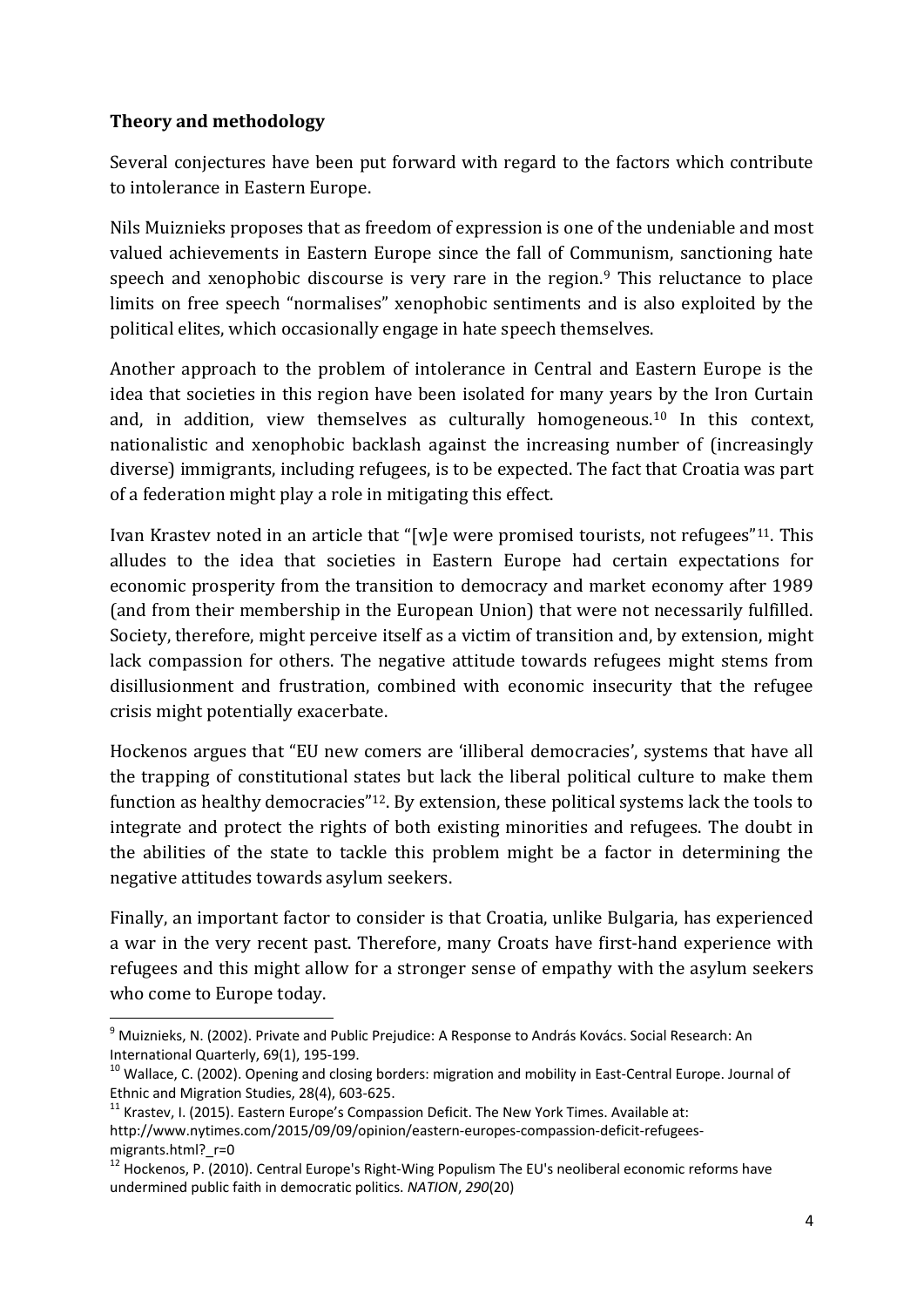The discussed above is not an exhaustive list of factors that might influence the attitudes towards refugees. However, these hypotheses were selected due to their potential explanatory value specifically in the context of the comparison between Bulgaria and Croatia.

In order to probe the conjectures, 10 semi-structured interviews were performed in each country with people with varies political views who have the potential to influence the direction of the discourse in the two countries. These included political activists, journalists, sociologists, political scientists, leading experts from non-governmental organisation and public officials. Choosing people with a certain amount of public visibility and influence, who are part of the conversation about the refugee crisis in each country, potentially gives a sense not only of the current situation (which can also be described through the sociological studies, cited above) but also about the direction in which the public discourse will advance. For each country, 5 of the interviewees were born before 1989 and five were born in 1989 or after, which allowed for a comparison between these two age groups as well.

# **Results**

The following section will discuss the results from the interviews in addition to some secondary sources with relation to the aforementioned conjectures.

Regarding the treatment of hate speech, the situation in Bulgaria and Croatia is similar. Although there are clear regulations against it<sup>13 14</sup>, cases of hate speech are rarely sanctioned in both countries. The Croatian Helsinki Board<sup>15</sup> and other NGOs<sup>16</sup> state that hate speech is highly present in Croatia. An overwhelming majority of the interviewees in both countries agreed that hate speech is much proliferated but there are no adequate sanctions. However, while in Croatia, hate speech is more likely to be used in an informal or semi-formal setting, in Bulgaria it is part of the public debate. The interviewees repeatedly states that this has been "normalised" by the society, the politicians and the media. According to the report of the Bulgarian Helsinki Committee "[i]n 2015, nationalist parties of neototalitarian type (both in government and in opposition) became the main sources of incitement of hate, discrimination and violence against Roma people, Muslims and refugees".<sup>17</sup> The reluctance of placing limits on freedom of

**.** 

http://gong.hr/media/uploads/2016\_02.pdf

<sup>&</sup>lt;sup>13</sup> Erceg, T. (2004). Rasna netrpeljivost i "govor mržnje"; Međunarodni i hrvatski standardi i praksa, available at: http://ombudsman.hr/dodaci/036\_izvjestajgovormrznje.pdf

<sup>14</sup> Art. 162, Bulgarian Penal Code

<sup>&</sup>lt;sup>15</sup> Croatian Helsinki Comittee (2013). Izjava br.2/2013: o govoru mržnje i netoleranciji u Hrvatskoj., available at: http://www.hho.hr/izjava-br-32013-o-govoru-mrznje-i-netoleranciji-u-hrvatskoj/

<sup>&</sup>lt;sup>16</sup> Hoffman, D. (2016). Izvještaj o pradenju govora mržnje, diskriminatornog, stereotipizirajudeg i zapaljivog govora u informativnim medijima u veljači 2016., available at:

 $17$  Bulgarian Helsinki Committee (2016). Human Rights in Bulgaria in 2015. p. 44, available at:

http://www.bghelsinki.org/media/uploads/annual\_reports/annual\_bhc\_report\_2015\_issn-2367-6930\_bg.pdf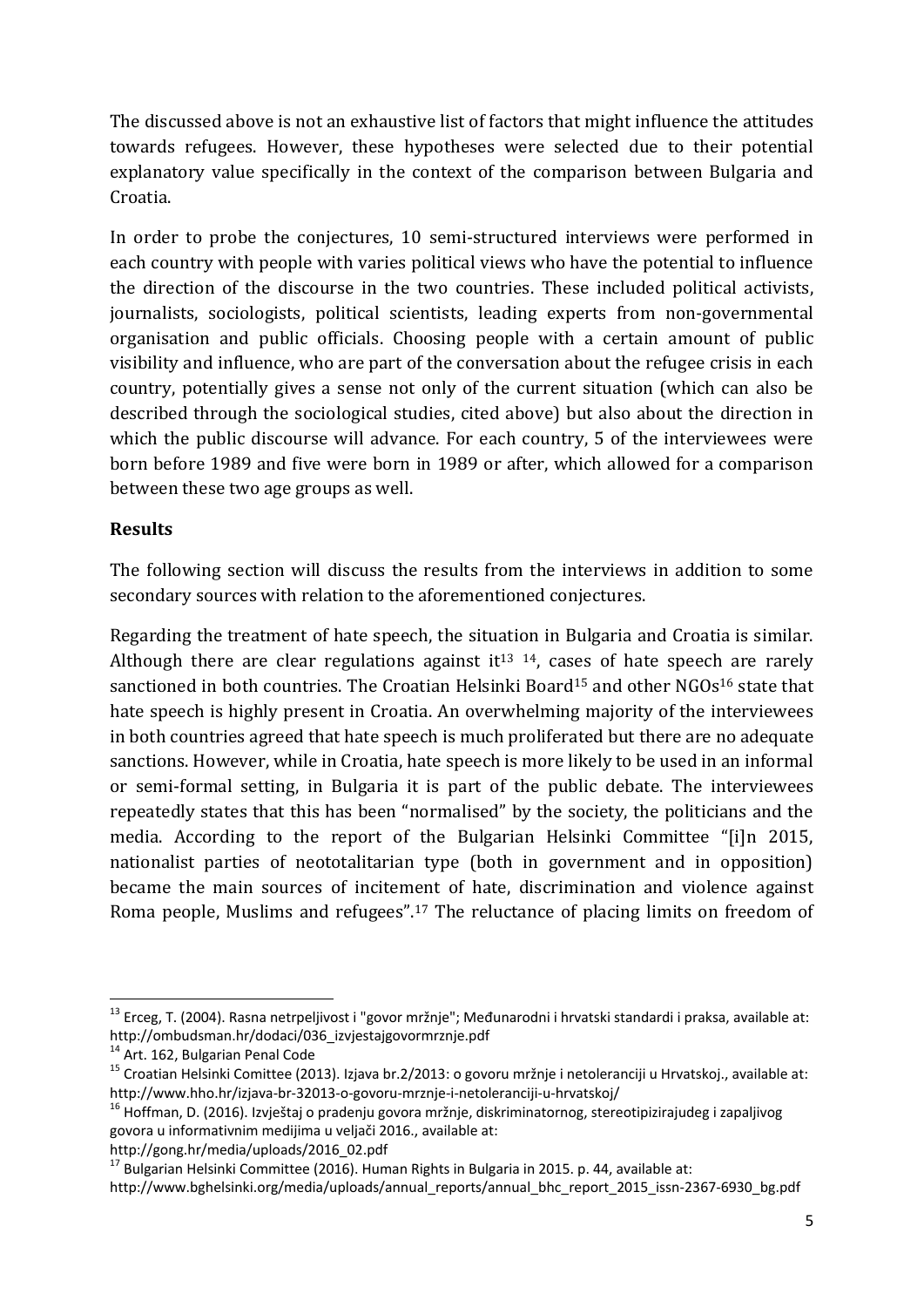assembly has also made institutions reluctant to ban extremist organisations with racist views18.

In the communist period Bulgaria and Croatia experienced a different degree of "closedness". While the Bulgarian communist regime strictly controlled both emigration and immigration, Croats had fewer restrictions. Yugoslavia was an example of a regime *lite*, allowing for its borders to be open, and its inhabitants to travel outside of the state and communicate with the foreigners within the state. What is more, Yugoslavia was a multi-ethnic federal state, constituted of six socialist republics, which were to an extent allowed to keep and develop their own cultures and languages under the common socialist Yugoslavian denominator<sup>19</sup>. Therefore, the Yugoslavian culture is perceived as a multicultural one and this narrative has mostly continued to exist in Croatia. At the same time, the mobility of Bulgarian citizens and their contacts with foreigners were restricted even within the country itself. Paradoxically, although most Bulgarian interviewees think that the Bulgarian society is also multicultural, most also said that to not conform to subjective societal norms, to be "different", is not tolerated and it is even feared sometimes. At the same time, all interviewees both in Croatia and Bulgaria stressed the importance of cultural exchange for the improvement of tolerance, both pre and post 89.

The argument about the disillusionment with the European Union appears to be questionable in both Bulgaria and Croatia. Interviewees in Bulgaria believe that the refugees are expensive while also making the point that ineffective spending and inability to provide refugees with the opportunity to work might be a key reason for it. At the same time, the idea that there needs to be a common EU solution to the crisis while at the same time both Bulgaria and Croatia are financially assisted by the EU in handling the refugee flows is almost universal.

In Bulgaria, there are certainly examples of successful integration of minorities while there is also persistent doubt in the ability of the state to integrate the Roma minority in particular. At the same time, this fear does not necessarily translate to the refugee crisis as most interviewees underline the fear of extremism (however justified) and not the fear of non-integration. The influence of the media in framing the debate is also often mentioned as the negative cases receive much more coverage. This creates additional fear and doubt in the ability of the Bulgarian state to handle the situation. These fears appear to not be so prominent in Croatia. Croatian minorities are relatively well integrated, although tensions with the Serbs still persist. However, the interviewees did not translate these challenges to the refugees. At the same time, the fear from extremism was not explicitly stated.

Finally, the personal experience with refugees appears to be an important factor in determining the attitudes towards refugees. Most Bulgarian respondents believe that

**.** 

 $18$  Muiznieks, N. (2002). op. cit.

<sup>19</sup> Jović, D. (2009). *Yugoslavia: a state that withered away*. Purdue University Press.